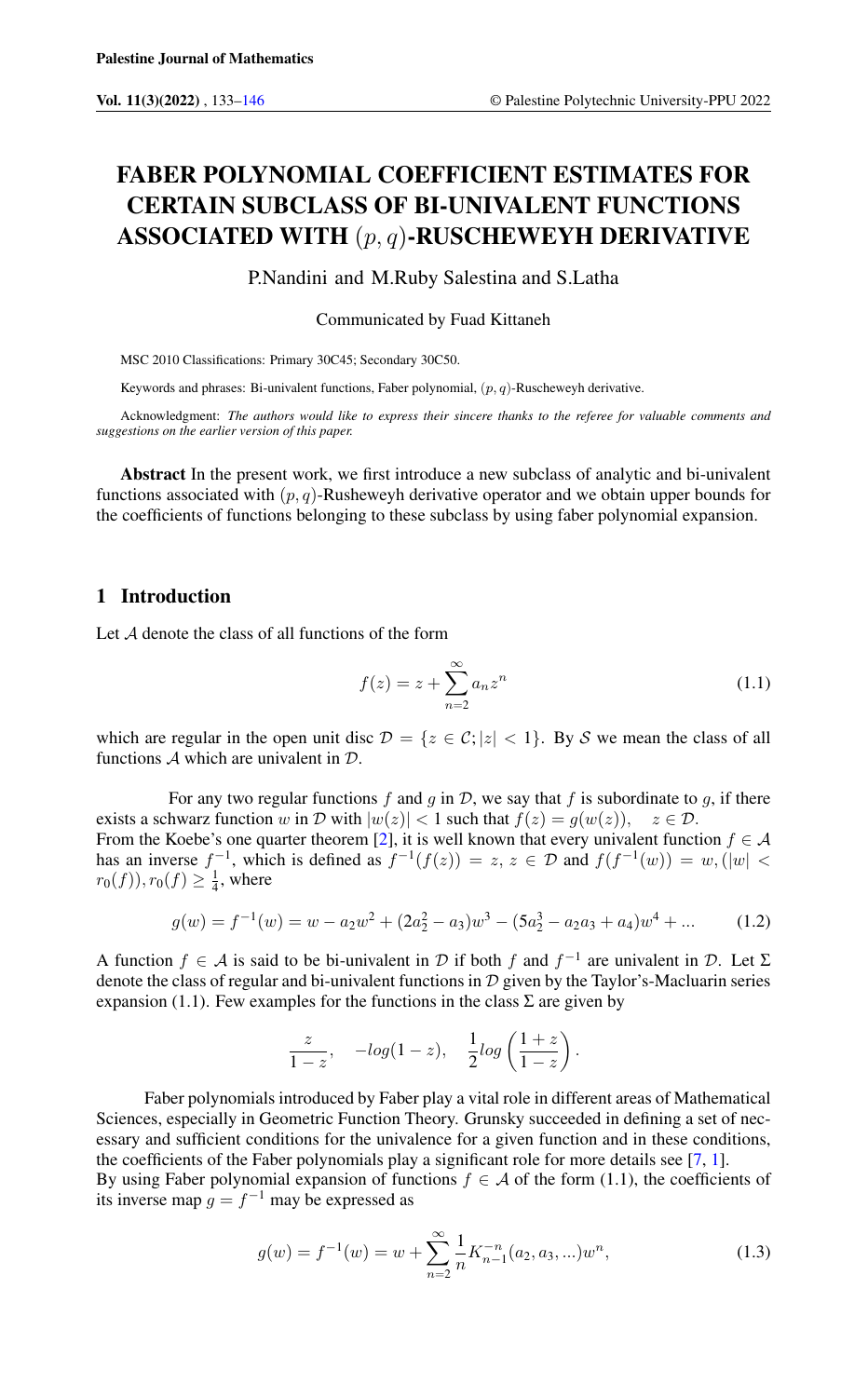where

$$
K_{n-1}^{-n} = \frac{(-n)!}{(-2n+1)!(n-1)!}a_2^{n-1} + \frac{(-n)!}{[2(-n+1)]!(n-3)!}a_2^{n-3}a_3 + \frac{(-n)!}{(-2n+3)!(n-4)!}a_2^{n-4}a_4 + \frac{(-n)!}{[2(-n+2)]!(n-5)!}a_2^{n-5}(a_5 + (-n+2)a_3^2) + \frac{(-n)!}{(-2n+5)!(n-6)!}a_2^{n-6}[a_6 + (-2n+5)a_3a_4] + \sum_{j\geq 7}a_2^{n-j}V_j,
$$
\n(1.4)

such that  $V_j$  with  $7 \le j \le n$  is a homogeneous polynomial in the variables  $|a_2|, |a_3|, ... |a_n|$  [\[5\]](#page-13-4). In particular, the first three terms of  $K_{n-1}^{-n}$  are given below

$$
\frac{1}{2}K_1^{-2} = -a_2,
$$
  

$$
\frac{1}{3}K_2^{-3} = 2a_2^2 - a_3,
$$
  

$$
\frac{1}{4}K_3^{-4} = -(5a_2^3 - 5a_2a_3 + a_4).
$$
 (1.5)

In general, for any  $p \in \mathcal{N}$  and  $n \ge 2$ , an expansion of  $K_{n-1}^p$  is given by[\[4\]](#page-13-5),

$$
K_{n-1}^p = pa_n + \frac{p(p-1)}{2}E_{n-1}^2 + \frac{p!}{(p-3)!3!}E_{n-1}^3 + \dots + \frac{p!}{(p-n+1)!(n-1)!}E_{n-1}^{n-1},
$$

where  $E_{n-1}^p = E_{n-1}^p(a_2, a_3, ...)$  and given by [\[6\]](#page-13-6)

$$
E_{n-1}^m(a_2, \dots, a_n) = \sum_{n=2}^{\infty} \frac{m_1(a_2)^{\mu_1} \dots (a_n)_{n-1}^{\mu_1}}{\mu_1! \dots \mu_{n-1}!}, \quad \text{for} \quad m \le n.
$$

While  $a_1 = 1$  and the sum is taken over all non-negative integers  $\mu_1, \ldots, \mu_n$  satisfying

$$
\mu_1 + \mu_2 + \dots + \mu_{n-1} = m
$$
  

$$
\mu_1 + 2\mu_2 + \dots + (n-1)\mu_{n-1} = n - 1.
$$

Evidently,  $E_{n-1}^{n-1}(a_2, a_3, ... a_n) = a_2^{n-1}$ , (see [\[6\]](#page-13-6)), while  $a_1 = 1$ , and the sum is taken over all non-negative integers  $\mu_1, \dots, \mu_n$  satisfying

$$
\mu_1 + \mu_2 + \dots + \mu_n = m, \n\mu_1 + 2\mu_2 + \dots + n\mu_n = n.
$$

It is clear that  $E_n^n(a_1, a_2, ... a_n) = a_1^n$ . The first and the last polynomials are :  $E_n^1 = a_n, \quad E_n^n = a_1^n.$ Let  $\phi(z)$  be regular functions with positive real part in D, with  $\phi(0) = 1$  and  $\phi'(0) > 0$ . Also let  $\phi(E)$  be starlike with respect to 1 and symmetric with respect to the real axis. Thus  $\phi$  has the Taylor's series expansion

$$
\phi(z) = 1 + B_1(z) + B_2 z^2 + B_3 z^3 + \dots (B_1 > 0). \tag{1.6}
$$

Suppose that  $u(z)$  and  $v(w)$  are regular in the unit disc D with  $u(0) = v(0) = 0$ ,  $|u(z)| <$  $|1, v(w)| < 1$ , and suppose that

$$
u(z) = c_1(z) + \sum_{n=2}^{\infty} c_n z^n, \quad v(w) = d_1 w + \sum_{n=2}^{\infty} d_n w^n, \quad (|z| < 1). \tag{1.7}
$$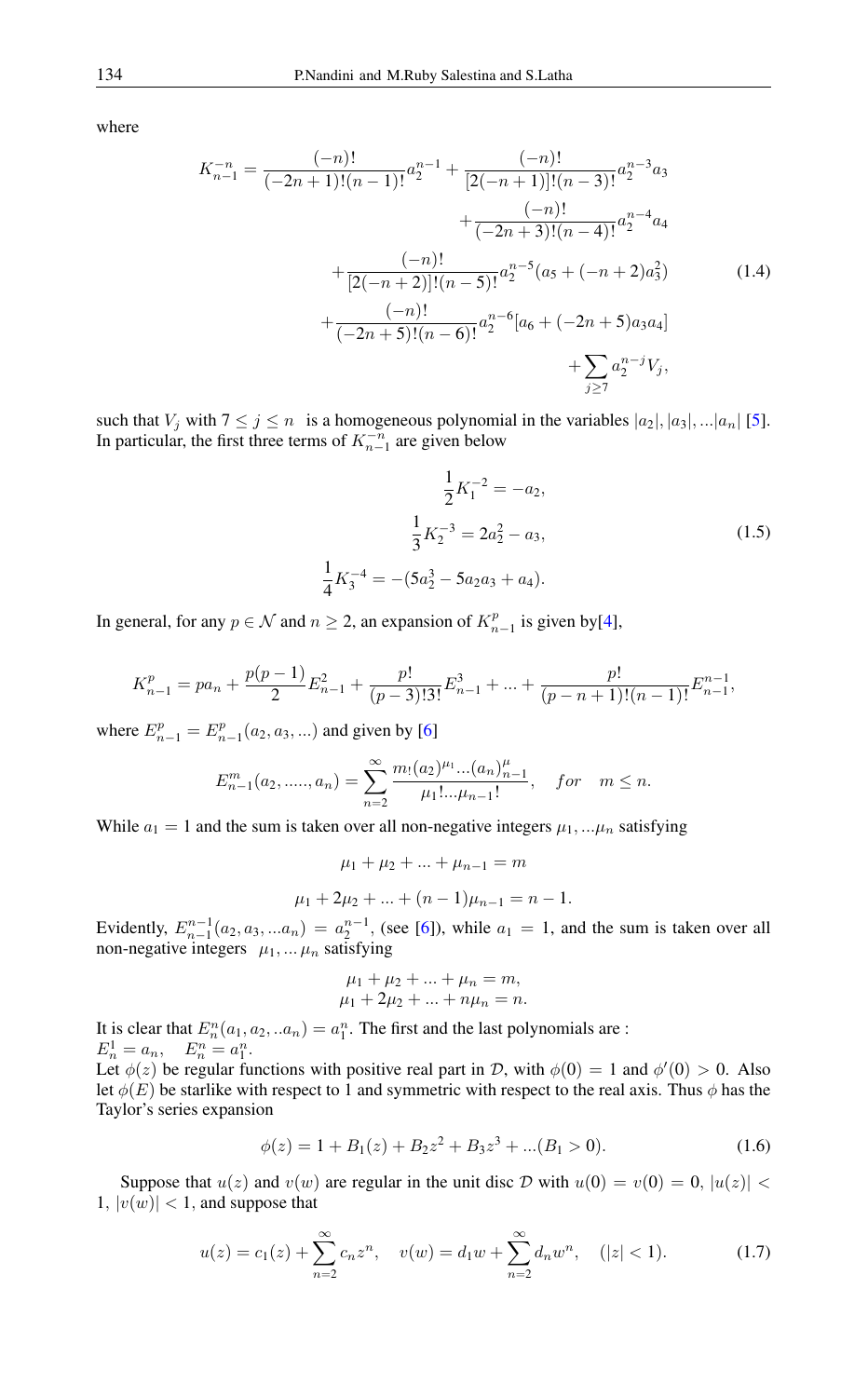It is cleared that

$$
|c_1| \le 1, \quad |c_2| \le 1 - |c_1|^2, \quad |d_1| \le 1, \quad |d_2| \le 1 - |d_1|^2. \tag{1.8}
$$

So the equations (1.6) and (1.7) lead to

$$
\phi(u(z)) = 1 + B_1 u(z) + B_2 (u(z))^2 + B_3 (u(z))^3 + \dots
$$
  

$$
= 1 + B_1 c_1 z + (B_1 c_2 + B_2 c_1^2) z^2 + \dots
$$
  

$$
= 1 + \sum_{n=1}^{\infty} \sum_{k=1}^n B_k E_n^k(c_1, c_2, \dots c_n) z^n,
$$
 (1.9)

and

$$
\phi(v(w)) = 1 + B_1v(w) + B_2(v(w))^2 + \dots
$$

$$
= 1 + B_1 d_1 w + (B_1 d_2 + B_2 d_1^2) w^2 + \dots
$$
  

$$
= 1 + \sum_{n=1}^{\infty} \sum_{k=1}^{n} B_K E_n^k(d_1, d_2, ... d_n) w^n.
$$
 (1.10)

For  $0 < q < p \le 1$ , we define  $(p, q)$ -integer number by [\[8\]](#page-13-7)

$$
[n]_{p,q} = \frac{p^n - q^n}{p - q}
$$

and  $(p, q)$ -factorial of integer number n is given by [\[8\]](#page-13-7)

$$
[n]_{p,q}! = \begin{cases} [n]_{p,q}[n-1]_{p,q}...[1]_{p,q}, & n = 1,2,..\\ 1 & n = 0. \end{cases}
$$

The  $(p, q)$ -analogue of Jackson derivative of a function f [\[8\]](#page-13-7) defined as

$$
D_{p,q}(f(z)) = \frac{f(pz) - f(qz)}{(p-q)z}, \quad z \neq 0, p \neq q, 0 < q < 1.
$$

Thus

$$
D_{p,q}(g(w)) = \frac{g(pw) - f(qw)}{(p-q)w}
$$
  
= 1 - [2]<sub>p,q</sub>a<sub>2</sub>w + [3]<sub>p,q</sub>(2a<sub>2</sub><sup>2</sup> - a<sub>3</sub>)w<sup>2</sup> - [4]<sub>p,q</sub>(5a<sub>2</sub><sup>3</sup> - 5a<sub>2</sub>a<sub>3</sub> + a<sub>4</sub>)w<sup>3</sup> + ...

For  $\delta \geq 0$ , the Ruscheweyh type  $(p, q)$ - differential operator  $\mathcal{R}^{\delta}_{p,q}$  :  $\mathcal{A} \to \mathcal{A}$  is given by

$$
\mathcal{R}_{p,q}^{\delta}f(z) = z + \sum_{n=2}^{\infty} \frac{[n+\delta-1]_{p,q}!}{[\delta]_{p,q}![n-1]_{p,q}!} a_n z^n.
$$
\n(1.11)

We note that

$$
\mathcal{R}_{p,q}^{0}f(z) = f(z)
$$

$$
\mathcal{R}_{p,q}^{1}f(z) = zD_{p,q}f(z)
$$

$$
\mathcal{R}_{p,q}^{\delta}f(z) = \frac{zD_{p,q}^{\delta}(z^{\delta-1}f(z))}{[\delta]_{p,q}!}.
$$

We observe that, for  $p = 1$  and  $q \to 1$ , the  $(p, q)$ -integer number  $[n]_{p,q}$  reduces to the ordinary number *n* and  $(p, q)$ -Ruscheweyh differential operator reduces to the Ruscheweyh differential operator defined by Ruscheweyh in [\[11\]](#page-13-8).

Now using the differential operator  $\mathcal{R}_{p,q}^{\delta} f(z)$  and the concept of subordination, we define a new subclass of  $\Sigma$  as follows.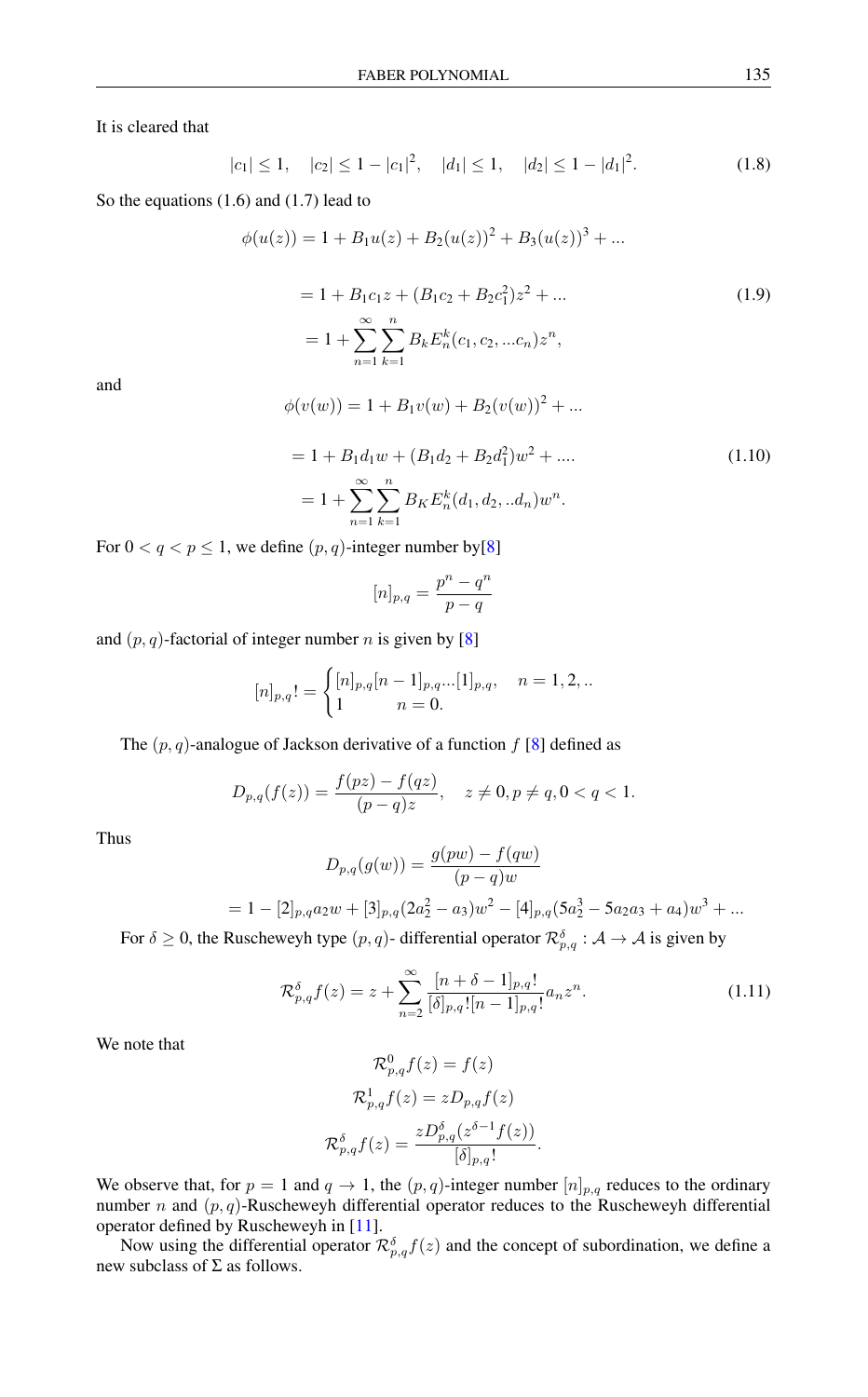**Definition 1.1.** For  $b \in \frac{C}{\{0\}}$ ,  $0 < q < p \le 1$  and  $\delta \ge 0$ . Then  $f \in \Sigma$  is said to be in the class  $\mathcal{R}_{\Sigma}(p,q,\delta,b,\phi)$  if and only if

$$
\left[1 + \frac{1}{b} \left(D_{p,q}(R_{p,q}^{\delta} f(z)) - 1\right)\right] \prec \phi(z)
$$
\n(1.12)

and

$$
\left[1 + \frac{1}{b} \left(D_{p,q}(R^{\delta}_{p,q}g(w)) - 1\right)\right] \prec \phi(w) \tag{1.13}
$$

where  $g(w) = f^{-1}(w)$  and  $\mathcal{R}_{p,q}^{\delta}$  are given by (1.2) and (1.11) respectively.

By suitably specializing the parameters  $\delta$ , b and p we have the following subclasses of biunivalent functions  $\mathcal{R}^{p,q}_{\Sigma,b}(\phi)$ ,  $\mathcal{R}^{\bar{q}}_{\Sigma,b}(\phi)$ ,  $\mathcal{R}^{p,q}_{\Sigma}$  $\sum_{\Sigma}^{p,q}(\phi)$  and  $\mathcal{R}_{\Sigma}^q$  $\mathcal{L}^q(\phi)$  defined by Sahsene Altinkaya and Sibel Yalcin [\[10\]](#page-13-9) . In the main results, the Faber polynomial expansion is used to obtain bounds for the general coefficients  $|a_n|$  of bi-univalent functions in  $\mathcal{R}_{\Sigma}(p, q, \delta, b, \phi)$  as well as we provide estimates for the initial coefficients of these functions.

#### 2 Main results

**Theorem 2.1.** *For*  $\delta \ge 0$  *and*  $b \in \frac{c}{\{0\}}$ *. Let*  $f \in \mathcal{R}_{\Sigma}(p,q,\delta,b,\phi)$ *. If*  $a_m = 0$ ;  $2 \leq m \leq n-1$ , *then* 

$$
|a_n| \le \frac{B_1|b|}{[n]_{p,q} \left| \frac{[n+\delta-1]_{p,q}!}{[\delta]_{p,q}![n-1]_{p,q}!} \right|}, \quad n \ge 3.
$$

*Proof.* Let f be given by  $(1.1)$ , we have

$$
\left[1 + \frac{1}{b} \left(D_{p,q}(R_{p,q}^{\delta} f(z)) - 1\right)\right] = 1 + \frac{1}{b} \left[1 + \sum_{n=2}^{\infty} \frac{[n + \delta - 1]_{p,q}!}{[\delta]_{p,q}![n-1]_{p,q}!} [n]_{p,q} a_n z^{n-1}\right] \tag{2.1}
$$

and for  $g = f^{-1}$ , we have

$$
\left[1 + \frac{1}{b} \left(D_{p,q}(R_{p,q}^{\delta}g(w)) - 1\right)\right] = 1 + \frac{1}{b} \left[1 + \sum_{n=2}^{\infty} \frac{[n+\delta-1]_{p,q}!}{[\delta]_{p,q}![n-1]_{p,q}!} [n]_{p,q} b_n w^{n-1}\right].
$$
 (2.2)

From (1.12) and (1.13)

$$
\[1 + \frac{1}{b} \left( D_{p,q}(R_{p,q}^{\delta} f(z)) - 1 \right) \] = \phi(u(z)) \tag{2.3}
$$

$$
\[1 + \frac{1}{b} \left( D_{p,q}(R^{\delta}_{p,q}(w)) - 1 \right) \] = \phi(v(w)). \tag{2.4}
$$

On comparing the corresponding coefficients of (2.3) and (2.4), we get

$$
\frac{1}{b} \frac{[n+\delta-1]_{p,q}!}{[\delta]_{p,q}![n-1]_{p,q}!} [n]_{p,q} a_n = B_1 c_{n-1},
$$
\n(2.5)

and

$$
\frac{1}{b} \frac{[n+\delta-1]_{p,q}!}{[\delta]_{p,q}![n-1]_{p,q}!} [n]_{p,q} b_n = B_1 d_{n-1}.
$$
\n(2.6)

Note that for  $a_m = 0$ ;  $2 \le m \le n - 1$  we have  $b_n = -a_n$  and so

$$
\frac{1}{b} \frac{[n+\delta-1]_{p,q}!}{[\delta]_{p,q}![n-1]_{p,q}!} [n]_{p,q} a_n = B_1 c_{n-1},
$$
  

$$
-\frac{1}{b} \frac{[n+\delta-1]_{p,q}!}{[\delta]_{p,q}![n-1]_{p,q}!} [n]_{p,q} a_n = B_1 d_{n-1}.
$$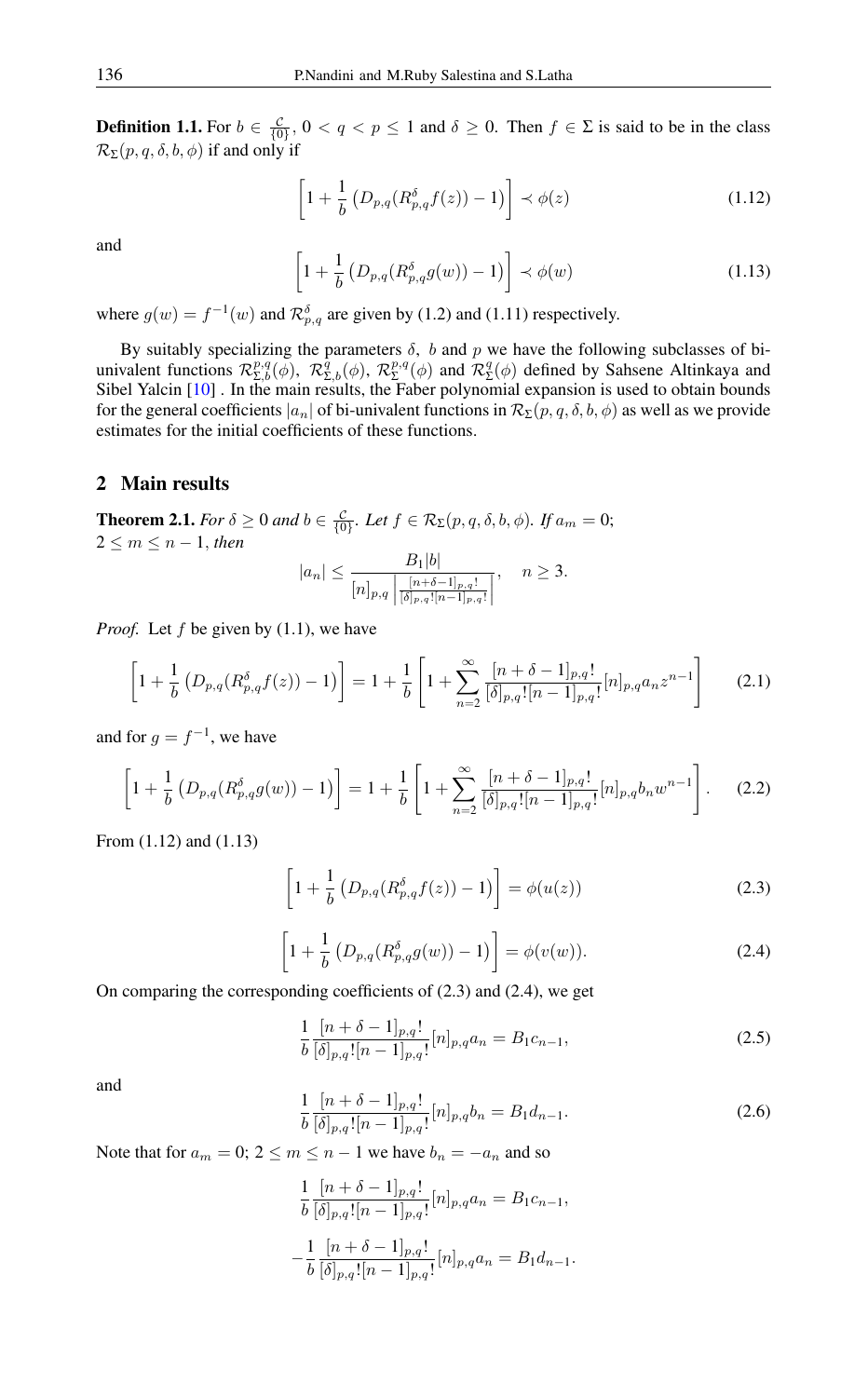Now taking the absolute values of either of the above two equations we get

$$
|a_n| = \frac{B_1|b|}{[n]_{p,q} \left| \frac{[n+\delta-1]_{p,q}!}{[\delta]_{p,q}![n-1]_{p,q}!} \right|} |c_{n-1}| = \frac{B_1|b|}{[n]_{p,q} \left| \frac{[n+\delta-1]_{p,q}!}{[\delta]_{p,q}![n-1]_{p,q}!} \right|} |d_{n-1}|.
$$

From (1.8), we have

$$
|a_n| \le \frac{B_1|b|}{[n]_{p,q} \left| \frac{[n+\delta-1]_{p,q}!}{[\delta]_{p,q}![n-1]_{p,q}!} \right|}.
$$

This completes the proof of Theorem 2.1.

If we take  $\delta = 0$  in the above Theorem, we get the following corollary (see Theorem 1, [\[10\]](#page-13-9)). **Corollary 2.2.** *For*  $b \in \frac{c}{\{0\}}$ *. Let*  $f \in \mathcal{R}_{\Sigma,b}^{p,q}(\phi)$ *. If*  $a_m = 0$ ;  $2 \le m \le n - 1$ *, then* 

$$
|a_n| \le \frac{B_1|b|}{[n]_{p,q}}, \quad n \ge 3.
$$

Put  $p = 1$  in Corollary 2.2, we have the following result (see Theorem 2, [\[10\]](#page-13-9)).

**Corollary 2.3.** *For*  $b \in \frac{c}{\{0\}}$ *. Let*  $f \in \mathcal{R}_{\Sigma,b}^q(\phi)$ *. If*  $a_m = 0$ ;  $2 \le m \le n - 1$ *, then* 

$$
|a_n| \le \frac{B_1|b|(1-q)}{(1-q^n)}, \quad n \ge 3.
$$

If we take  $b = 1$  in Corollary 2.2, we obtain the following result (see Theorem 3, [\[10\]](#page-13-9)).

**Corollary 2.4.** *Let*  $f \in \mathcal{R}_{\Sigma}^{p,q}(\phi)$ *. If*  $a_m = 0; 2 \leq m \leq n - 1$ *, then* 

$$
|a_n| \le \frac{B_1}{[n]_{p,q}}, \quad n \ge 3.
$$

Taking  $p = 1$  in Corollary 2.4, we have the following result (see Theorem 4, [\[10\]](#page-13-9)).

**Corollary 2.5.** *Let*  $f \in \mathcal{R}_{\Sigma}^q(\phi)$ *. If*  $a_m = 0, 2 \le m \le n - 1$ *, then* 

$$
|a_n| \le \frac{B_1(1-q)}{(1-q^n)}, \quad n \ge 3.
$$

### 3 coefficient estimates

In this section, we investigate the coefficient estimates for the functions belonging to the class  $\mathcal{R}_{\Sigma}(p,q,\delta,b,\phi).$ 

**Theorem 3.1.** *For*  $b \in \frac{C}{\{0\}}$  and let  $f \in \mathcal{R}_{\Sigma}(p, q, \delta, b, \phi)$ *. Then* 

$$
|a_2| \le \min\left\{F(p,q), \frac{|b|B_1\sqrt{B_1}}{\sqrt{\left|\frac{[\delta+1]_{p,q}[\delta+2]_{p,q}}{[2]_{p,q}}[3]_{p,q}bB_1^2 - [\delta+1]_{p,q}^2[2]_{p,q}^2B_2\right| + [\delta+1]_{p,q}^2[2]_{p,q}^2B_1}}\right\}
$$

*and*

$$
|a_3| \le \min\{G(p,q), H(p,q))\}
$$

*where*

$$
F(p,q) = \begin{cases} \sqrt{\frac{[2]_{p,q}!|b|B_1}{[\delta+1]_{p,q}[\delta+2]_{p,q}[3]_{p,q}}}, & |B_2| \le B_1\\ \sqrt{\frac{[2]_{p,q}!|bB_2|}{[\delta+1]_{p,q}[\delta+2]_{p,q}[3]_{p,q}}}, & |B_2| > B_1 \end{cases}
$$

 $\Box$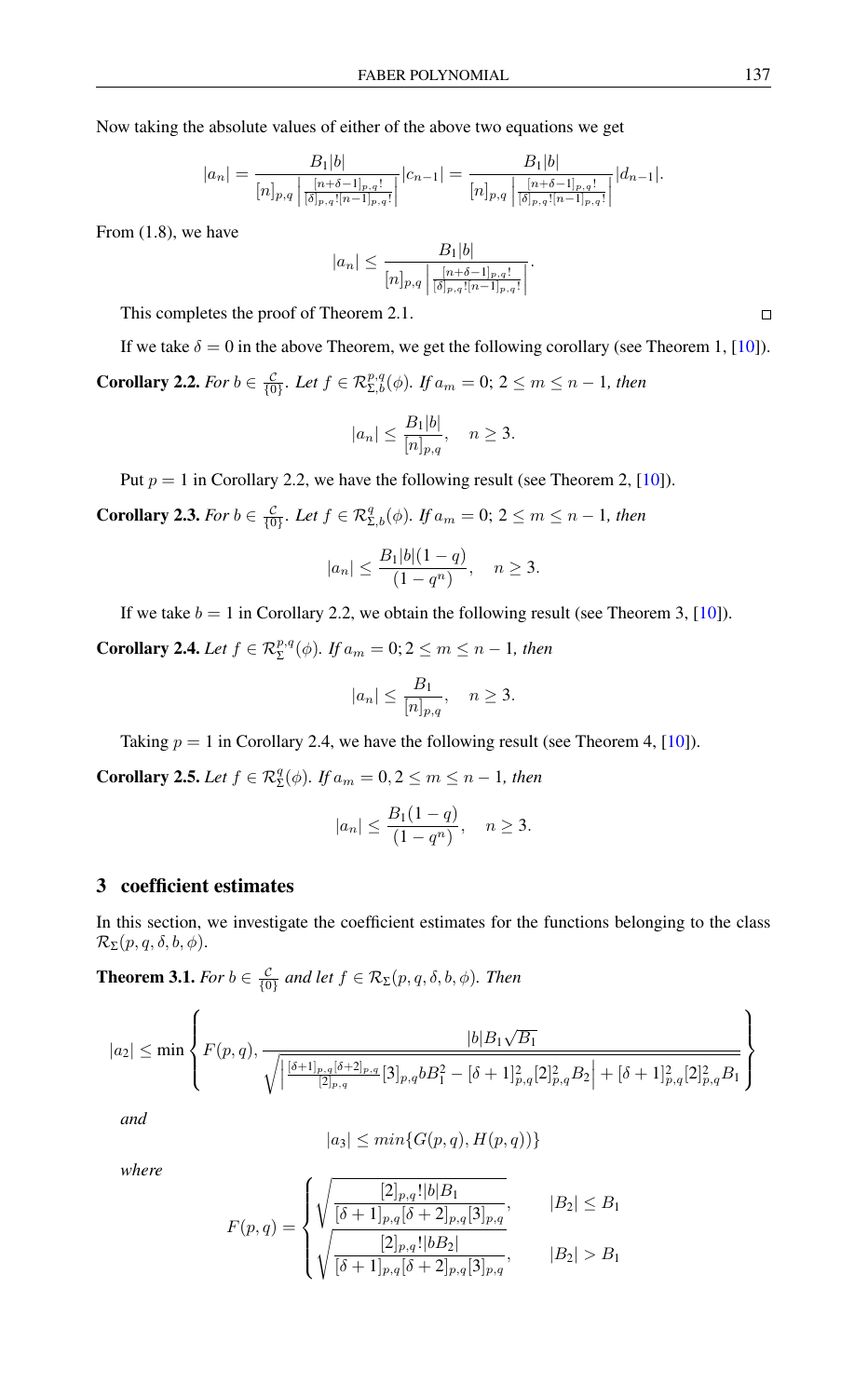*and*

$$
G(p,q) = \begin{cases} \frac{[2]_{p,q}|b|B_1}{[\delta+1]_{p,q}[\delta+2]_{p,q}[3]_{p,q}}, & |B_2| \le B_1\\ \frac{[2]_{p,q}|bB_2|}{[\delta+1]_{p,q}[\delta+2]_{p,q}[3]_{p,q}}, & |B_2| > B_1 \end{cases}
$$

$$
H(p,q) = \begin{cases} \frac{[2]_{p,q}[b|B_1}{[\delta+1]_{p,q}[\delta+2]_{p,q}[3]_{p,q}}, & B_1 \leq \frac{[2]^3_{p,q}[\delta+1]_{p,q}}{[\delta+2]_{p,q}[3]_{p,q}[b]} \\ \frac{[2]_{p,q}![b|B_1}{[\delta+1]_{p,q}[\delta+2]_{p,q}[3]_{p,q}} \left[ \frac{\left|\frac{[\delta+2]_{p,q}}{[2]_{p,q}!}[3]_{p,q}bB_1^2 - [\delta+1]_{p,q}[2]^2_{p,q}B_2\right| + \frac{[\delta+2]_{p,q}[b|B_1^2}{[2]_{p,q}!}[3]_{p,q}}{[\delta+1]_{p,q}[\delta+2]_{p,q}[3]_{p,q}} \right], \\ B_1 > \frac{[2]^3_{p,q}[\delta+1]_{p,q}}{[\delta+2]_{p,q}[3]_{p,q}[b]} .\end{cases}
$$

*Proof.* Replacing *n* by 2 and 3 in (2.5) and (2.6) respectively, we find that

$$
\frac{1}{b}[\delta+1]_{p,q}[2]_{p,q}a_2 = B_1c_1,
$$
\n(3.1)

$$
\frac{1}{b} \frac{[\delta+1]_{p,q}[\delta+2]_{p,q}}{[2]_{p,q}!} [3]_{p,q} a_3 = B_1 c_2 + B_2 c_1^2,
$$
\n(3.2)

$$
-\frac{1}{b}[\delta]_{p,q}[2]_{p,q}a_2 = B_1d_1,
$$
\n(3.3)

$$
\frac{1}{b} \frac{[\delta+1]_{p,q}[\delta+2]_{p,q}}{[2]_{p,q}!} [3]_{p,q} (2a_2^2 - a_3) = B_1 d_2 + B_2 d_1^2.
$$
 (3.4)

From (3.1) and (3.3), we get

$$
c_1 = -d_1. \t\t(3.5)
$$

By adding (3.4) to (3.2), further computations using (3.5) lead to

$$
\frac{2}{b} \frac{[\delta+1]_{p,q}[\delta+2]_{p,q}}{[2]_{p,q}!} [3]_{p,q} a_2^2 = B_1(c_2+d_2) + 2B_2 c_1^2.
$$
 (3.6)

Making use of  $(3.1)$  in the above equality  $(3.6)$ , we get

$$
2[\delta+1]_{p,q} \left( \frac{[\delta+2]_{p,q}}{[2]_{p,q}!} [3]_{p,q} b B_1^2 - [\delta+1]_{p,q} [2]_{p,q}^2 B_2 \right) a_2^2 = b^2 B_1^3 (c_2 + d_2)
$$
 (3.7)

Combining (3.7) and (1.8), we get

$$
2[\delta+1]_{p,q} \left| \frac{[\delta+2]_{p,q}}{[2]_{p,q}!} [3]_{p,q} b B_1^2 - [\delta+1]_{p,q} [2]_{p,q}^2 B_2 \right| |a_2|^2 = |b|^2 B_1^3(|c_2| + |d_2|)
$$
  

$$
\leq 2|b|^2 B_1^3 (1 - |c_1|^2) \tag{3.8}
$$

$$
= 2|b|^2B_1^3 - 2|b|^2B_1^3|c_1|^2.
$$

It follows from (3.1) that

$$
|a_{2}|^{2} \leq \frac{|b|B_{1}\sqrt{B_{1}}}{\sqrt{\left|\frac{[\delta+1]_{p,q}[\delta+2]_{p,q}}{2\right|_{p,q}!}[3]_{p,q}bB_{1}^{2}-[\delta+1]_{p,q}^{2}[2]_{p,q}^{2}B_{2}\right|+[\delta+1]_{p,q}^{2}[2]_{p,q}^{2}B_{1}}}.
$$
(3.9)

Moreover, by (1.8) and (3.6)

$$
\frac{2}{b} \frac{[\delta+1]_{p,q}[\delta+2]_{p,q}}{[2]_{p,q}!} [3]_{p,q} |a_2|^2 \leq B_1(|c_2|+|d_2|) + 2|B_2||c_1|^2
$$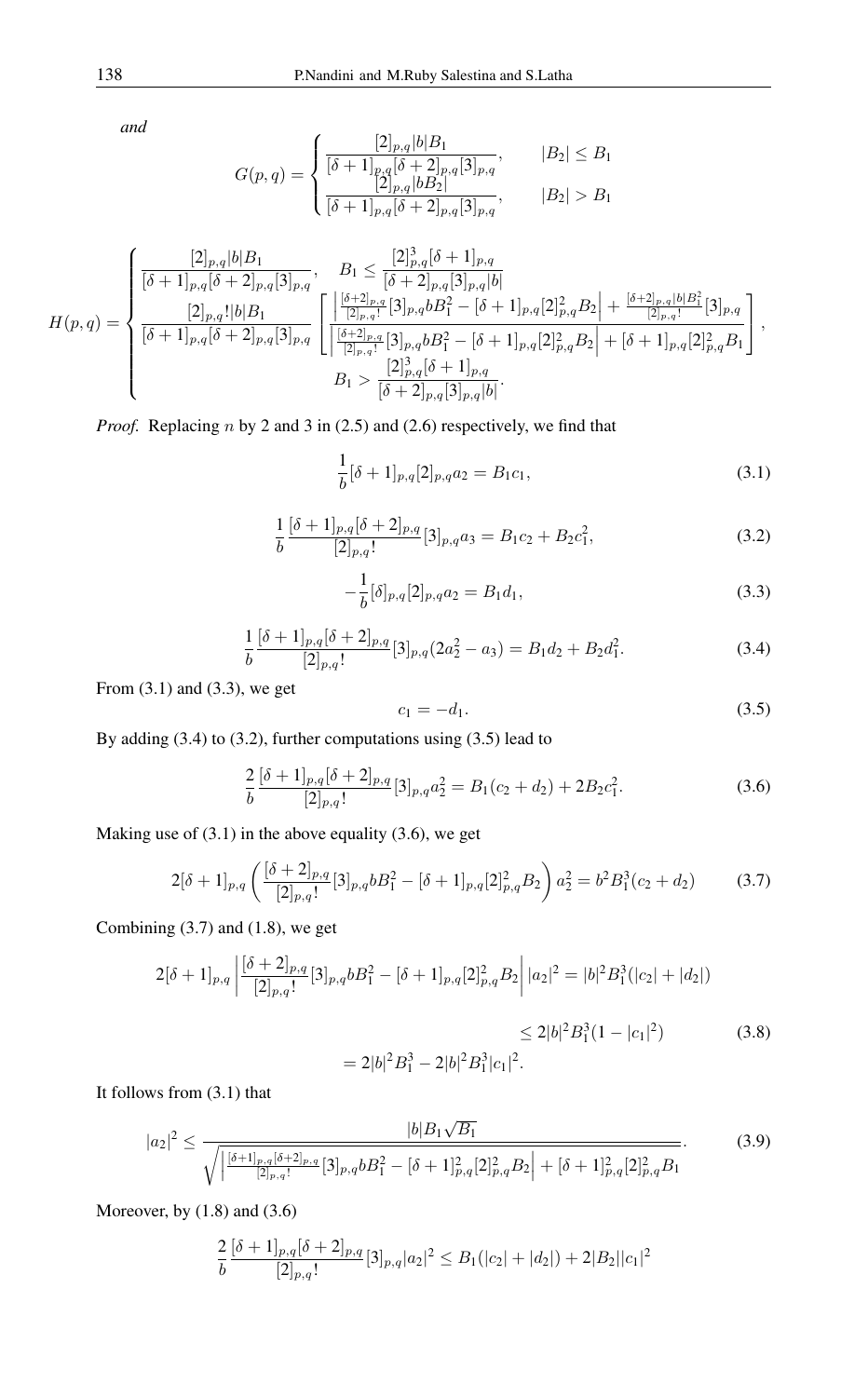$$
\leq 2B_1(1-|c_1|^2) + 2|B_2||c_1|^2
$$
  
=  $2B_1 + 2|c_1|^2(|B_2| - B_1)$   

$$
\frac{1}{|b|} \frac{[\delta+1]_{p,q}[\delta+2]_{p,q}}{[2]_{p,q}} [3]_{p,q}|a_2|^2 \leq \begin{cases} B_1, & |B_2| \leq B_1 \\ |B_2|, & |B_2| > B_1. \end{cases}
$$

Clearly, we can see that

$$
|a_2| \leq \begin{cases} \sqrt{\frac{[2]_{p,q}!|b|B_1}{[\delta+1]_{p,q}[\delta+2]_{p,q}[3]_{p,q}}}, & |B_2| \leq B_1\\ \sqrt{\frac{[2]_{p,q}!|bB_2|}{[\delta+1]_{p,q}[\delta+2]_{p,q}[3]_{p,q}}}, & |B_2| > B_1. \end{cases}
$$

Next, in order to find the bound on  $|a_3|$ , subtract (3.4) from (3.2), we get

$$
\frac{2}{b} \frac{[\delta+1]_{p,q}[\delta+2]_{p,q}}{[2]_{p,q}!} [3]_{p,q} a_3 = \frac{2}{b} \frac{[\delta+1]_{p,q}[\delta+2]_{p,q}}{[2]_{p,q}!} [3]_{p,q} a_2^2 + B_1(c_2 - d_2). \tag{3.10}
$$

Clearly from (3.6) we obtain

$$
a_3 = \frac{[2]_{p,q}!}{2[\delta+1]_{p,q}[\delta+2]_{p,q}[3]_{p,q}} \left[ b(B_1(c_2+d_2) + 2B_2c_1^2) + bB_1(c_2-d_2) \right]
$$

$$
= \frac{[2]_{p,q}!b}{[\delta+1]_{p,q}[\delta+2]_{p,q}[3]_{p,q}} (B_1c_2 + B_2c_1^2)
$$

and consequently

$$
|a_3| \leq \frac{[2]_{p,q}!|b|}{[\delta+1]_{p,q}[\delta+2]_{p,q}[3]_{p,q}}(|B_1||c_2|+|B_2||C_1|^2)
$$
  
\n
$$
\leq \frac{[2]_{p,q}!|b|}{[\delta+1]_{p,q}[2]_{p,q}[3]_{p,q}}(B_1(1-|c_1|^2)+|B_2||c_1|^2)
$$
  
\n
$$
\leq \frac{[2]_{p,q}!|b|B_1+[2]_{p,q}!|b|(|B_2|-B_1)|c_1|^2}{[\delta+1]_{p,q}[\delta+2]_{p,q}[3]_{p,q}}
$$
  
\n
$$
= \frac{[2]_{p,q}!|b|}{[\delta+1]_{p,q}[\delta+2]_{p,q}[3]_{p,q}}(B_1+|c_1|^2(|B_2|-B_1)).
$$

Hence we write

$$
|a_3| \le \begin{cases} \frac{[2]_{p,q}!|b|B_1}{[\delta+1]_{p,q}[\delta+2]_{p,q}[3]_{p,q}}, & |B_2| \le B_1\\ \frac{[2]_{p,q}!|b||B_2|}{[\delta+1]_{p,q}[\delta+2]_{p,q}[3]_{p,q}}, & |B_2| > B_1. \end{cases}
$$

On the other hand, by using (1.8) and (3.10), we have

$$
\frac{2}{|b|} \frac{[\delta+1]_{p,q}[\delta+2]_{p,q}}{[2]_{p,q}!} [3]_{p,q} |a_3| \le \frac{2}{|b|} \frac{[\delta+1]_{p,q}[\delta+2]_{p,q}}{[2]_{p,q}!} [3]_{p,q} |a_2|^2 + B_1(|c_2|+|d_2|)
$$
  

$$
\le \frac{2}{|b|} \frac{[\delta+1]_{p,q}[\delta+2]_{p,q}}{[2]_{p,q}!} [3]_{p,q} |a_2|^2 + 2B_1(1-|c_1|^2).
$$

From (3.1) we have

$$
B_1|b| \frac{[\delta+1]_{p,q}[\delta+2]_{p,q}}{[2]_{p,q}!} [3]_{p,q} |a_3| \le \left( \frac{[\delta+1]_{p,q}[\delta+2]_{p,q}|b|B_1}{[2]_{p,q}!} [3]_{p,q} - [\delta+1]_{p,q}^2 [2]_{p,q}^2 \right) |a_2|^2 + B_1^2 |b|^2.
$$

Now from(3.9), we get

$$
|a_3| \leq \frac{[2]_{p,q}!|b|B_1}{[\delta+1]_{p,q}[\delta+2]_{p,q}[3]_{p,q}} \left[1 + \frac{B_1\left(\frac{[\delta+2]_{p,q}}{[2]_{p,q}!}[3]_{p,q}|b|B_1 - [\delta+1]_{p,q}[2]_{p,q}^2\right)}{\left|\frac{[\delta+2]_{p,q}}{[2]_{p,q}!}[3]_{p,q}bB_1^2 - [\delta+1]_{p,q}[2]_{p,q}^2B_2\right| + [\delta+1]_{p,q}[2]_{p,q}^2B_1}\right].
$$
  
This completes the proof.

This completes the proof.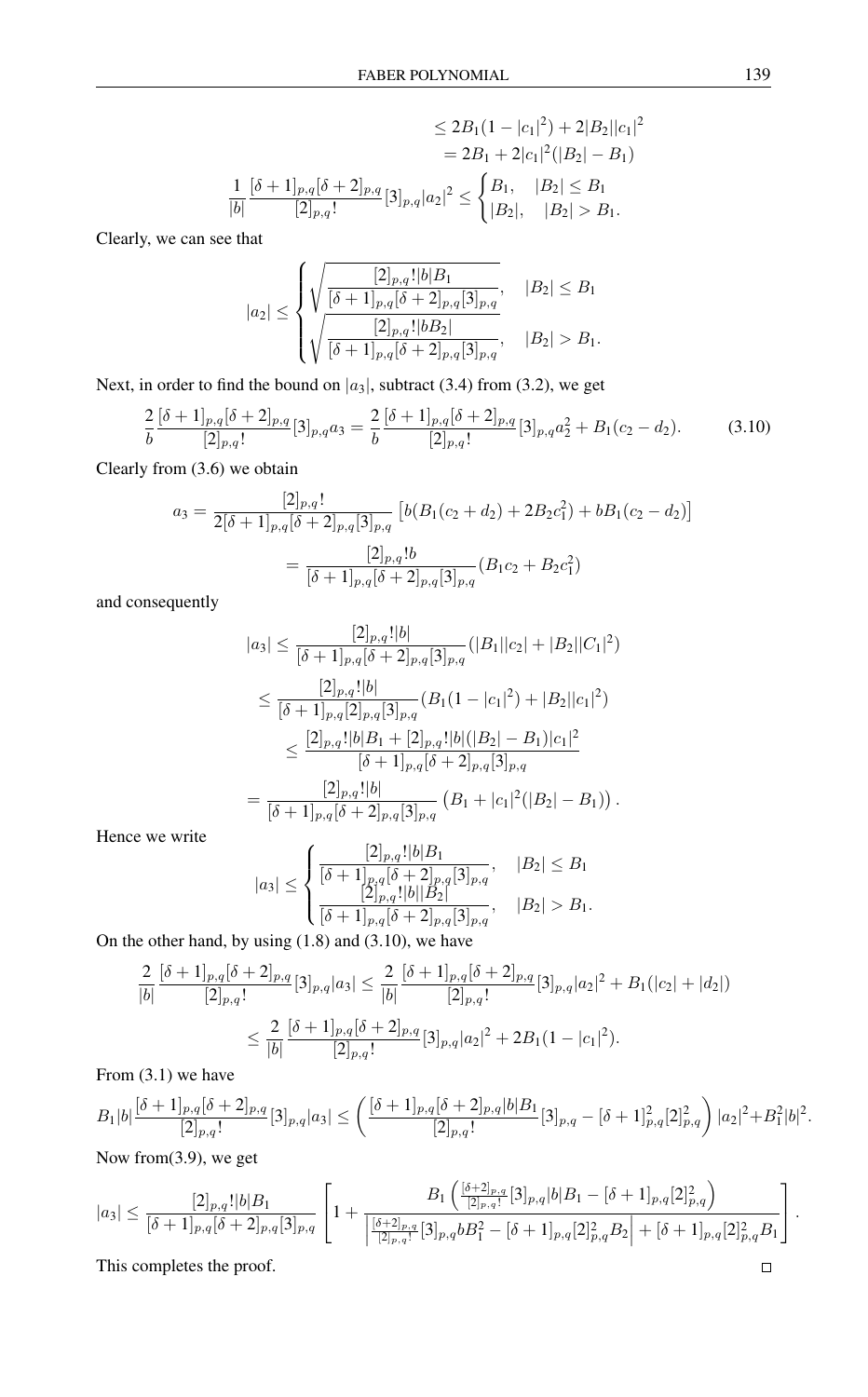For  $\delta = 0$  in Theorem 3.1, we get the following result (see Theorem 5, [\[10\]](#page-13-9)).

**Corollary 3.2.** Let  $f \in \mathcal{R}_{\Sigma,b}^{p,q}(\phi)$ ,  $\left(b \in \frac{c}{\{0\}}\right)$ . Then

$$
|a_2| \le \min \left\{ K(p,q), \frac{|b| B_1 \sqrt{B_1}}{\sqrt{\left| (B_1^2 b - B_2)(p^2 + q^2) + (B_1^2 b - 2B_2)pq \right| + B_1 (p^2 + 2pq + q^2)}} \right\}
$$

*and*

$$
|a_3| \le \min\{L(p,q), M(p,q)\}
$$

*where*

$$
K(p,q) = \begin{cases} \sqrt{\frac{b|B_1}{p^2 + pq + q^2}}, & |B_2| \le B_1\\ \sqrt{\frac{bB_2|}{p^2 + pq + q^2}}, & |B_2| > B_1\\ L(p,q) = \begin{cases} \frac{|b|B_1}{p^2 + pq + q^2}, & |B_2| \le B_1\\ \frac{|bB_2|}{p^2 + pq + q^2}, & |B_2| > B_1 \end{cases} \end{cases}
$$

*and*

$$
M(p,q) = \begin{cases} \frac{|b|B_1}{p^2 + pq + q^2}, & B_1 \leq \frac{p^2 + 2pq + q^2}{(p^2 + pq + q^2)|b|} \\ \frac{|b|B_1[|(B_1^2b - B_2)(p^2 + q^2) + (B_1^2b - 2B_2)pq| + B_1^2|b|(p^2 + pq + q^2)|}{[|(B_1^2b - B_2)(p^2 + q^2) + (B_1^2b - 2B_2)pq| + B_1(p^2 + 2pq + q^2)(p^2 + pq + q^2)]}, \\ B_1 > \frac{p^2 + 2pq + q^2}{(p^2 + pq + q^2)|b|}. \end{cases}
$$

For  $p = 1$  in the above Corollary, we have the following result (see Theorem 6 in [\[10\]](#page-13-9)). **Corollary 3.3.** Let  $f \in \mathcal{R}^q_{\Sigma,b}(\phi)$   $\left(b \in \frac{c}{\{0\}}\right)$ . Then

$$
|a_2| \leq \min\left\{K(q), \frac{|b|B_1\sqrt{B_1}}{\sqrt{\left|(B_1^2b - B_2)(1+q^2)+(B_1^2b-2B_2)q\right|+B_1(1+2q+q^2)}}\right\}
$$

*and*

$$
|a_3| \le \min\{L(q), M(q)\}
$$

*where*

$$
K(q) = \begin{cases} \sqrt{\frac{|b|B_1}{1+q+q^2}}, & |B_2| \le B_1\\ \sqrt{\frac{|bB_2|}{1+q+q^2}}, & |B_2| > B_1 \end{cases}
$$

$$
L(q) = \begin{cases} \frac{|b|B_1}{1+q+q^2}, & |B_2| \le B_1\\ \frac{|bB_2|}{1+q+q^2}, & |B_2| > B_1 \end{cases}
$$

*and*

$$
M(q)=\begin{cases} \displaystyle\frac{|b|B_1}{1+q+q^2}, & B_1\leq \frac{1+2q+q^2}{(1+q+q^2)|b|} \\ \displaystyle\frac{|b|B_1[|(B_1^2b-B_2)(1+q^2)+(B_1^2b-2B_2)q|+B_1^2|b|(1+q+q^2)|}{[|(B_1^2b-B_2)(1+q^2)+(B_1^2b-2B_2)q|+B_1(1+2q+q^2)(1+q+q^2)]}, \\ \displaystyle\quad B_1>\frac{1+2q+q^2}{(1+q+q^2)|b|}. \end{cases}
$$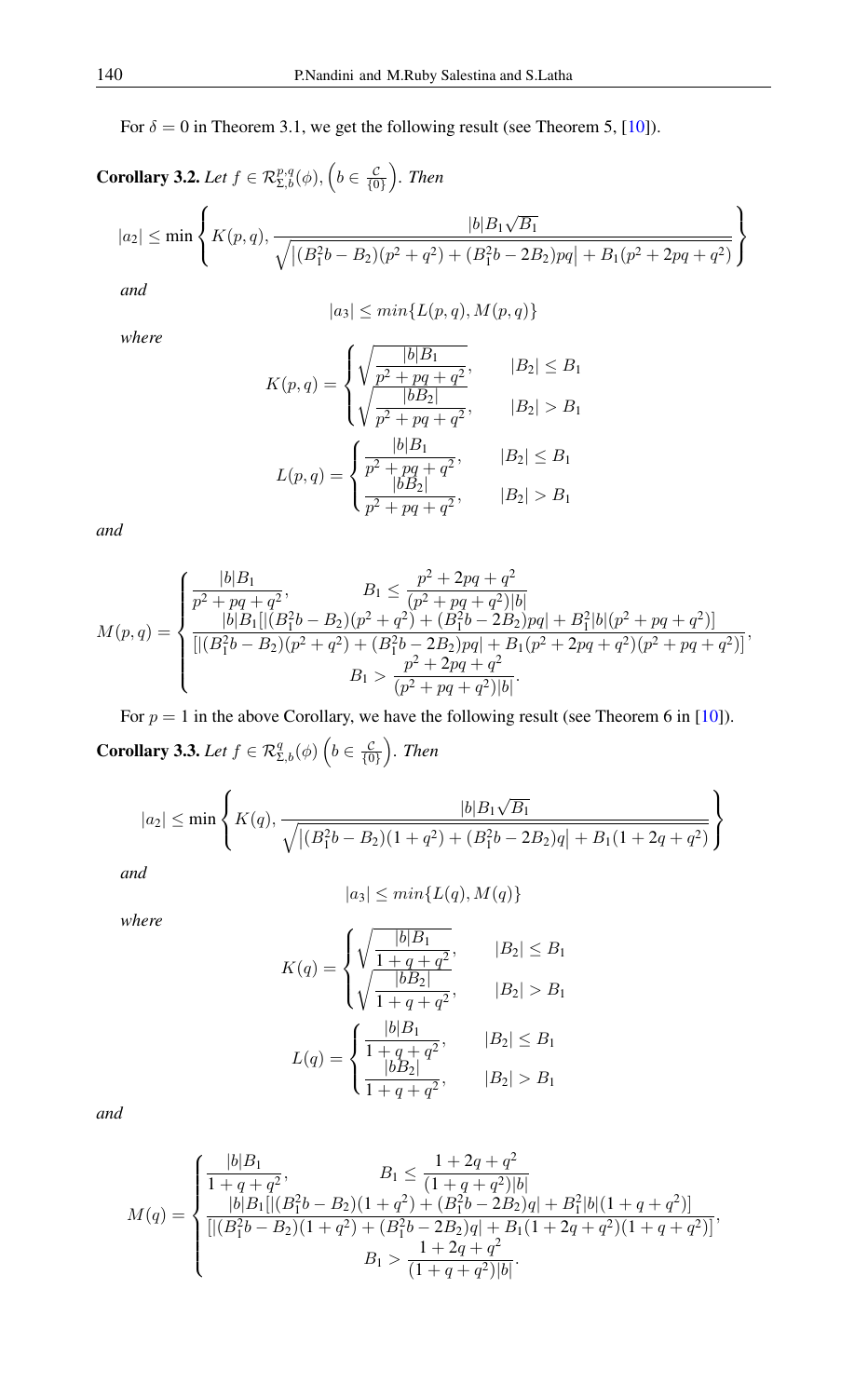For  $b = 1$  in Corollary 3.2, we obtain the following result (see Theorem 7, [\[10\]](#page-13-9)). **Corollary 3.4.** *Let*  $f \in \mathcal{R}_{\Sigma}^{p,q}(\phi)$ *. Then* 

$$
|a_2| \leq \min\left\{K(p,q), \frac{B_1\sqrt{B_1}}{\sqrt{\left|(B_1^2 - B_2)(p^2 + q^2) + (B_1^2 - 2B_2)pq\right| + B_1(p^2 + 2pq + q^2)}}\right\}
$$

*and*

$$
|a_3| \le \min\{L(p,q), M(p,q)\}
$$

*where*

$$
K(p,q) = \begin{cases} \sqrt{\frac{B_1}{p^2 + pq + q^2}}, & |B_2| \le B_1\\ \sqrt{\frac{|B_2|}{p^2 + pq + q^2}}, & |B_2| > B_1 \end{cases}
$$

$$
L(p,q) = \begin{cases} \frac{B_1}{p^2 + pq + q^2}, & |B_2| \le B_1\\ \frac{B_2}{p^2 + pq + q^2}, & |B_2| > B_1 \end{cases}
$$

*and*

$$
M(p,q) = \begin{cases} \frac{B_1}{p^2 + pq + q^2}, & B_1 \leq \frac{p^2 + 2pq + q^2}{(p^2 + pq + q^2)} \\ \frac{B_1[|(B_1^2 - B_2)(p^2 + q^2) + (B_1^2 - 2B_2)pq| + B_1^2(p^2 + pq + q^2)]}{[|(B_1^2 - B_2)(p^2 + q^2) + (B_1^2 - 2B_2)pq| + B_1(p^2 + 2pq + q^2)(p^2 + pq + q^2)]}, \\ B_1 > \frac{p^2 + 2pq + q^2}{(p^2 + pq + q^2)}. \end{cases}
$$

For  $p = 1$  and  $b = 1$  in Corollary 3.2, we obtain the following result (see Theorem 8 in [\[10\]](#page-13-9)). **Corollary 3.5.** *Let*  $f \in \mathcal{R}_{\Sigma}^q(\phi)$ *. Then* 

$$
|a_2| \le \min\left\{ K(q), \frac{B_1\sqrt{B_1}}{\sqrt{\left| (B_1^2 - B_2)(1+q^2) + (B_1^2 - 2B_2)q \right| + B_1(1+2q+q^2)}} \right\}
$$

*and*

$$
|a_3| \le \min\{L(q), M(q)\},\
$$

*where*

$$
K(q) = \begin{cases} \sqrt{\frac{B_1}{1 + q + q^2}}, & |B_2| \le B_1\\ \sqrt{\frac{|B_2|}{1 + q + q^2}}, & |B_2| > B_1 \end{cases}
$$

$$
L(q) = \begin{cases} \frac{B_1}{1 + q + q^2}, & |B_2| \le B_1\\ \frac{|B_2|}{1 + q + q^2}, & |B_2| > B_1 \end{cases}
$$

*and*

$$
M(q) = \begin{cases} \frac{B_1}{1+q+q^2}, & B_1 \le \frac{1+2q+q^2}{(1+q+q^2)}\\ \frac{B_1[|(B_1^2-B_2)(1+q^2)+(B_1^2-2B_2)q|+B_1^2(1+q+q^2)]}{[|(B_1^2b-B_2)(1+q^2)+(B_1^2-2B_2)q|+B_1(1+2q+q^2)(1+q+q^2)]},\\ \qquad\qquad B_1 > \frac{1+2q+q^2}{(1+q+q^2)}. \end{cases}
$$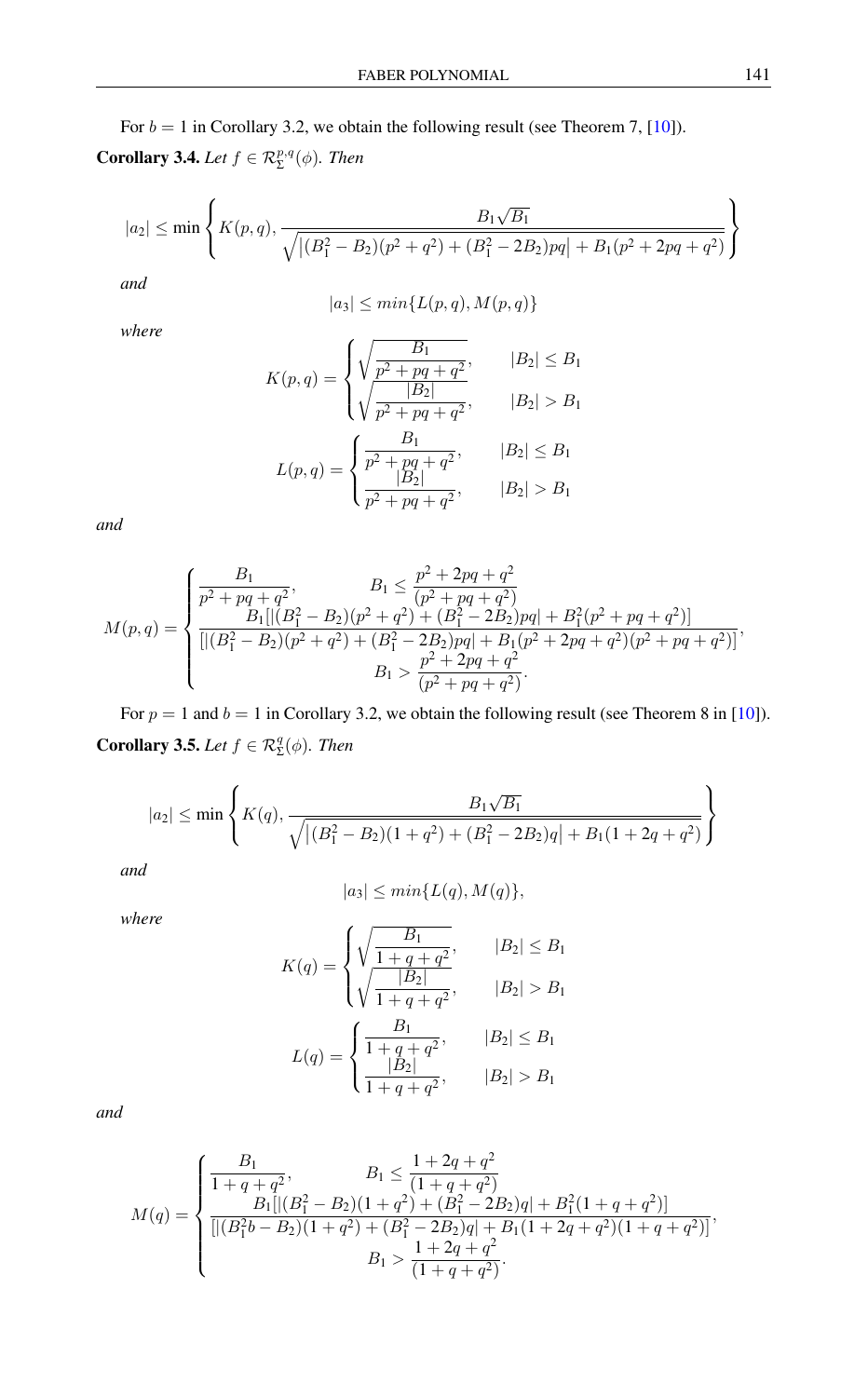**Corollary 3.6.** *If we put*  $\phi(z) = \left(\frac{1+z}{1-z}\right)$  $1-z$  $a^{2} = 1 + 2\alpha z + 2\alpha^{2} z^{2} + ... (0 \lt \alpha \le 1)$  *in Theorem 2.1 we have*

$$
|a_n| \le \frac{2\alpha |b|}{[n]_{p,q} \left| \frac{[n+\delta-1]_{p,q}!}{[\delta]_{p,q}![n-1]_{p,q}!} \right|}, \quad n \ge 3.
$$

**Remark 3.7.** Setting  $\phi(z) = \left(\frac{1+z}{1-z}\right)$  $1-z$  $\int_0^\alpha$  in Corollary 2.2 and Corollary 2.3 respectively we have (see Corollary 1 in [\[10\]](#page-13-9)).

$$
|a_n| \le \frac{2\alpha|b|}{[n]_{p,q}}, \quad n \ge 3,
$$

and

$$
|a_n| \le \frac{2\alpha |b|(1-q)}{(1-q^n)}, \quad n \ge 3.
$$

**Remark 3.8.** Letting  $\phi(z) = \left(\frac{1+z}{1-z}\right)$  $1-z$  $\int_0^\infty$  in Corollary 2.4 and Corollary 2.5, respectively we obtain (see remark 1, 2 in [\[10\]](#page-13-9))

$$
|a_n| \le \frac{2\alpha}{[n]_{p,q}}, \quad n \ge 3,
$$

and

$$
|a_n| \le \frac{2\alpha(1-q)}{(1-q^n)}, \quad n \ge 3.
$$

**Corollary 3.9.** *If we take*  $\phi(z) = \frac{1 + (1 - 2\beta)z}{1 - z} = 1 + 2(1 - \beta)z + 2(1 - \beta)z^2 + ...$  $(0 \leq \beta < 1)$ , *in Theorem 2.1 we have* 

$$
|a_n| \le \frac{2(1-\beta)|b|}{[n]_{p,q} \left| \frac{[n+\delta-1]_{p,q}!}{[\delta]_{p,q}![n-1]_{p,q}!} \right|}, \quad n \ge 3.
$$

**Remark 3.10.** Setting  $\phi(z) = \frac{1 + (1 - 2\beta)z}{1 - z}$  in Corollary 2.2 and Corollary 2.3 respectively, we have (see Corollary 2 in [\[10\]](#page-13-9))

$$
|a_n| \le \frac{2(1-\beta)|b|}{[n]_{p,q}}, \quad n \ge 3,
$$

and

$$
|a_n| \le \frac{2(1-\beta)|b|(1-q)}{(1-q^n)}, \quad n \ge 3.
$$

**Remark 3.11.** Letting  $\phi(z) = \frac{1 + (1 - 2\beta)z}{1 - z}$  in Corollary 2.4 and Corollary 2.5 respectively, we obtain (see remark  $3, 4$  in  $[10]$ )

$$
|a_n| \le \frac{2(1-\beta)}{[n]_{p,q}}, \quad n \ge 3,
$$

and

$$
|a_n| \le \frac{2(1-\beta)(1-q)}{(1-q^n)}, \quad n \ge 3.
$$

Taking  $\phi(z) = \left(\frac{1+z}{1}\right)$  $1-z$  $\int_{0}^{\alpha}$  in Theorem 3.1, we have the following result.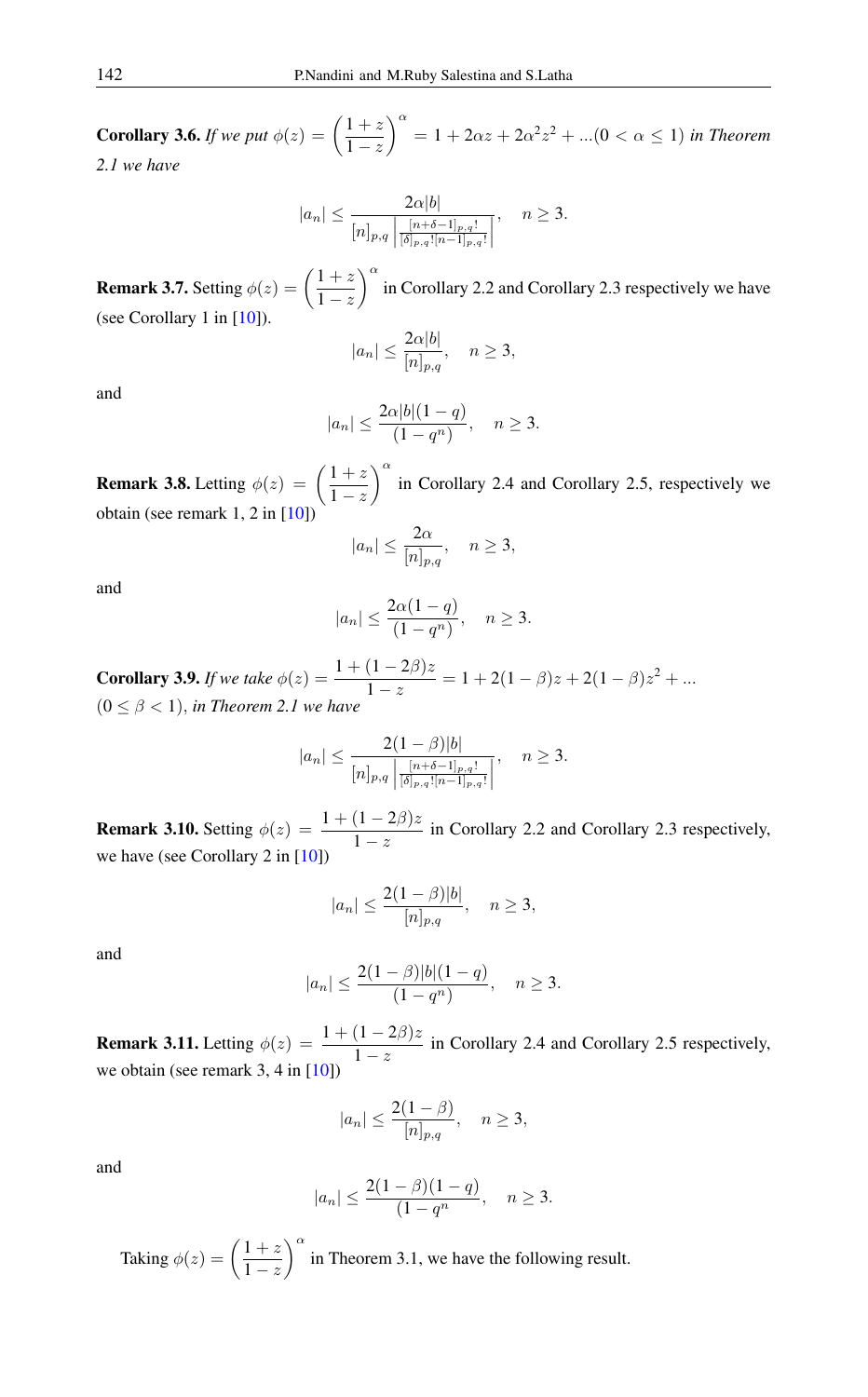**Corollary 3.12.** Let 
$$
f \in \mathcal{R}_{\Sigma}\left(p, q, \delta, b, \left(\frac{1+z}{1-z}\right)^{\alpha}\right), \left(b \in \frac{c}{\{0\}}\right)
$$
. Then

$$
|a_2| \le \min\left\{\sqrt{\frac{2\alpha[2]_{p,q}!|b|}{[\delta+1]_{p,q}[\delta+2]_{p,q}[3]_{p,q}}}, \frac{|b|2\alpha}{\sqrt{\alpha\left(\left|\frac{2[\delta+1]_{p,q}[\delta+2]_{p,q}}{[2]_{p,q}!}[3]_{p,q}b - [\delta+1]_{p,q}^2[2]_{p,q}^2\right|\right)+[\delta+1]_{p,q}^2[2]_{p,q}^2}\right\}
$$
 and

$$
|a_3| \le \min\left\{ \frac{[2]_{p,q}! |b| 2\alpha}{[\delta+1]_{p,q}[\delta+2]_{p,q}[3]_{p,q}}, L(p,q) \right\}
$$

*where*

$$
L(p,q) = \begin{cases} \frac{[2]_{p,q}!2\alpha|b|}{[\delta+1]_{p,q}[\delta+2]_{p,q}[3]_{p,q}}, & 0 < \alpha \le \frac{[2]^3_{p,q}[\delta+1]_{p,q}}{2[\delta+2]_{p,q}[3]_{p,q}|b|} \\ \frac{[2]_{p,q}!|b|2\alpha^2}{[\delta+1]_{p,q}[\delta+2]_{p,q}[3]_{p,q}} & \frac{2^{[\delta+2]_{p,q}}[3]_{p,q}b - [\delta+1]_{p,q}[2]^2_{p,q}| + \frac{2^{[\delta+2]_{p,q}[b]}}{[2]_{p,q}!}[3]_{p,q}}{ \alpha \left( \frac{2^{[\delta+2]_{p,q}}[3]_{p,q}b - [\delta+1]_{p,q}[2]^2_{p,q}|}{[2]_{p,q}!}\right) + [\delta+1]_{p,q}[2]^2_{p,q}} \end{cases},
$$
  

$$
\frac{[2]^3_{p,q}[\delta+1]_{p,q}}{2[\delta+2]_{p,q}[3]_{p,q}|b|} < \alpha \le 1.
$$

Taking  $\phi(z) = \left(\frac{1+z}{1-z}\right)$  $1-z$  $\int_0^\alpha$  in Corollaries 3.2, 3.3, 3.4 and 3.5 respectively we have the following results.

**Remark 3.13.** Let  $f \in \mathcal{R}^{p,q}_{\Sigma,b} \left( \left( \frac{1+z}{1-z} \right)$  $\binom{\alpha}{k}$ ,  $\left(b \in \frac{\mathcal{C}}{\{0\}}\right)$  (Corollary 3, [\[10\]](#page-13-9)). Then

$$
|a_2| \le \min\left\{\sqrt{\frac{2\alpha|b|}{p^2 + pq + q^2}}, \frac{2\alpha|b|}{\sqrt{\alpha|(2b-1)(p^2 + q^2) + 2(b-1)pq| + (p^2 + 2pq + q^2)}}\right\}
$$
  
and

$$
|a_3| \le \min\left\{\frac{2\alpha|b|}{p^2 + pq + q^2}, H(p, q)\right\}
$$

where

$$
H(p,q) = \begin{cases} \frac{2\alpha|b|}{p^2 + pq + q^2}, & 0 < \alpha \le \frac{p^2 + 2pq + q^2}{2(p^2 + pq + q^2)|b|} \\ \frac{2\alpha^2|b| |[(2b-1)(p^2 + q^2) + 2(b-1)pq| + 2|b|(p^2 + pq + q^2)|}{[\alpha|(2b-1)(p^2 + q^2) + 2(b-1)pq| + (p^2 + 2pq + q^2)|(p^2 + pq + q^2)} \\ \frac{p^2 + 2pq + q^2}{2(p^2 + pq + q^2)|b|} < \alpha \le 1. \end{cases}
$$

**Corollary 3.14.** Let  $f \in \mathcal{R}_{\Sigma,b}^q(\left(\frac{1+z}{1-z}\right))$  $1-z$  $\int_0^{\alpha}$ ,  $\left(b \in \frac{c}{\{0\}}\right)$  (Corollary 4, [\[10\]](#page-13-9)). Then

$$
|a_2| \le \min\left\{\sqrt{\frac{2\alpha|b|}{1+q+q^2}}, \frac{2\alpha|b|}{\sqrt{\alpha|(2b-1)(1+q^2)+2(b-1)q|+1+2q+q^2}}\right\}
$$

$$
|a_3| \le \min\left\{\frac{|b|2\alpha}{1+q+q^2}, H(q)\right\}
$$

*where*

*and*

$$
H(q) = \begin{cases} \frac{2\alpha|b|}{1+q+q^2}, & 0 < \alpha \le \frac{1+2q+q^2}{2(1+q+q^2)|b|} \\ \frac{2\alpha^2|b|[|(2b-1)(1+q^2)+2(b-1)q|+2|b|(1+q+q^2)]}{[\alpha|(2b-1)(1+q^2)+2(b-1)q|+(1+2q+q^2)](1+q+q^2)}, \\ \frac{1+2q+q^2}{2(1+q+q^2)|b|} < \alpha \le 1. \end{cases}
$$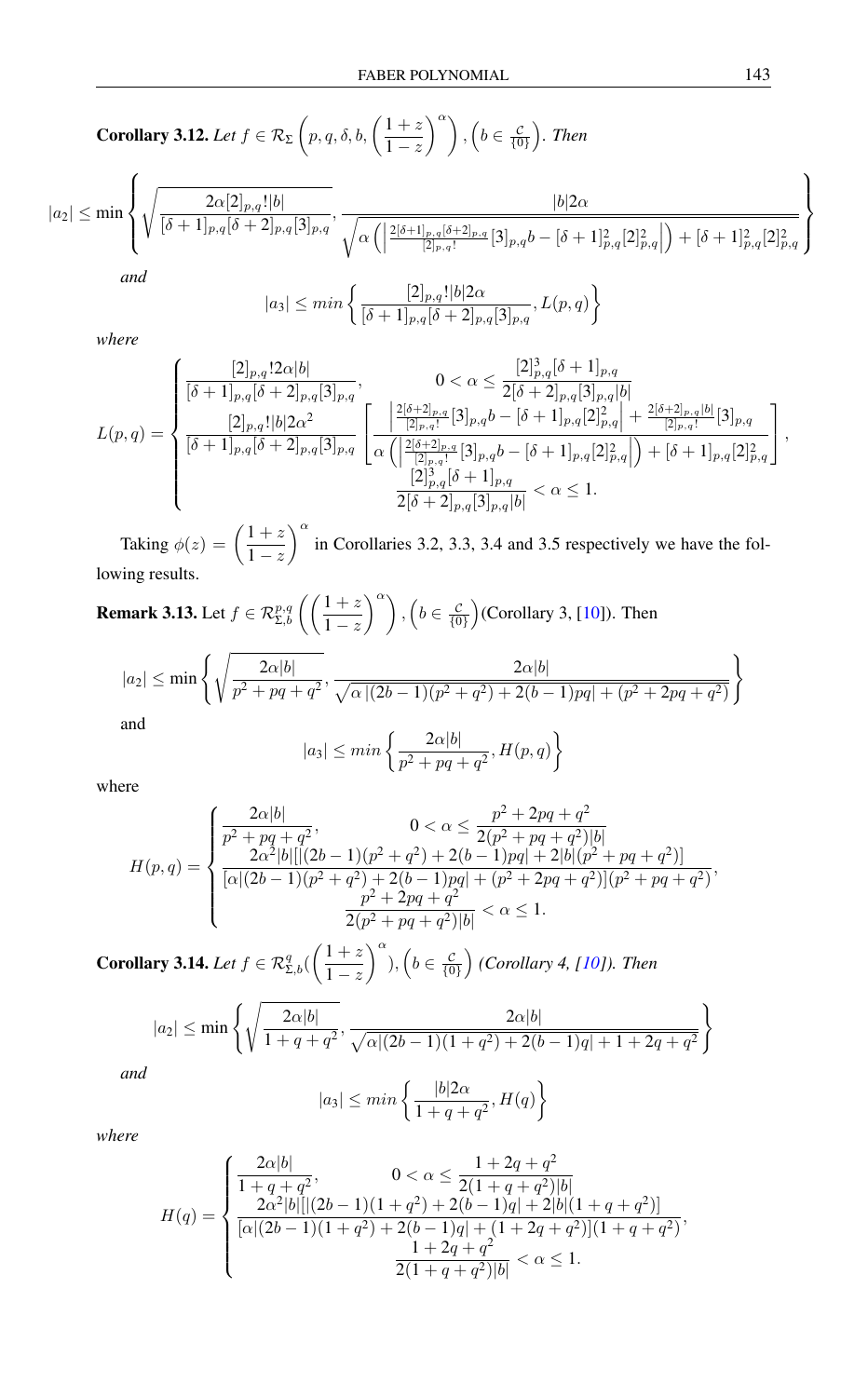**Corollary 3.15.** *Let*  $f \in \mathcal{R}_{\Sigma}^{p,q}$  $(1 + z)$  $1-z$ <sup>α</sup> *(Corollary 5 , [\[10\]](#page-13-9)). Then*  $|a_2| \leq \frac{2\alpha}{\sqrt{(\alpha+1)(p^2+q^2)+2pq}},$ 

*and*

$$
|a_3| \le \min\left\{\frac{2\alpha}{p^2 + pq + q^2}, H(p, q)\right\}
$$

*where*

$$
H(p,q) = \begin{cases} \frac{2\alpha}{p^2 + pq + q^2}, & 0 < \alpha \le \frac{p^2 + 2pq + q^2}{2(p^2 + pq + q^2)}\\ \frac{2\alpha^2[3(p^2 + q^2) + 2pq]}{[(\alpha + 1)(p^2 + q^2) + 2pq](p^2 + pq + q^2)}, & \frac{p^2 + 2pq + q^2}{2(p^2 + pq + q^2)} < \alpha \le 1. \end{cases}
$$

**Corollary 3.16.** *Let*  $f \in \mathcal{R}_{\Sigma}^q$  $(1 + z)$  $1-z$ <sup>α</sup> *(Corollary 6, [\[10\]](#page-13-9)). Then*

$$
|a_2| \le \frac{2\alpha}{\sqrt{(\alpha+1)(1+q^2)+2q}},
$$

*and*

$$
|a_3| \le \min\left\{\frac{2\alpha}{1+q+q^2}, H(q)\right\}
$$

*where*

$$
H(q) = \begin{cases} \frac{2\alpha}{1+q+q^2}, & 0 < \alpha \le \frac{1+2q+q^2}{2(1+q+q^2)}\\ \frac{2\alpha^2[3(1+q^2)+2q]}{[(\alpha+1)(1+q^2)+2q](1+q+q^2)}, & \frac{1+2q+q^2}{2(1+q+q^2)} < \alpha \le 1. \end{cases}
$$

Taking  $\phi(z) = \frac{1 + (1 - 2\beta)z}{1 - z}$  in Theorem 3.1, we have the following results.

**Corollary 3.17.** *Let*  $f \in \mathcal{R}_{\Sigma}$   $\bigg(p, q, \delta, b, \frac{1 + (1 - 2\beta)z}{1 - z}\bigg)$  $\Big)$ ,  $\Big(b \in \frac{c}{\{0\}}\Big)$ . Then

$$
|a_2| \leq \min\left\{\sqrt{\frac{2(1-\beta)[2]_{p,q}!|b|}{[\delta+1]_{p,q}[\delta+2]_{p,q}[3]_{p,q}}}, \frac{2(1-\beta)|b|}{\sqrt{\left(\left|\frac{2(1-\beta)[\delta+1]_{p,q}[\delta+2]_{p,q}}{[2]_{p,q}!}[3]_{p,q}b - [\delta+1]_{p,q}^2[2]_{p,q}^2\right|\right)+[\delta+1]_{p,q}^2[2]_{p,q}^2}\right\}
$$

*and*

$$
|a_3| \le \min\left\{ \frac{2(1-\beta)[2]_{p,q}! |b|}{[\delta+1]_{p,q}[\delta+2]_{p,q}[3]_{p,q}}, M(p,q) \right\}
$$

*where*

$$
M(p,q) = \begin{cases} \frac{2(1-\beta)[2]_{p,q}!|b|}{[\delta+1]_{p,q}[\delta+2]_{p,q}[3]_{p,q}}, & \frac{2[\delta+2]_{p,q}[3]_{p,q}|b| - [2]^3_{p,q}}{2[\delta+2]_{p,q}[3]_{p,q}|b|} \leq \beta < 1. \\ \frac{2(1-\beta)[2]_{p,q}!|b|}{[\delta+1]_{p,q}[\delta+2]_{p,q}[3]_{p,q}} & \left[ \frac{\left|\frac{2(1-\beta)[\delta+2]_{p,q}[3]_{p,q}|b|}{[2]_{p,q}!} [3]_{p,q}b - [\delta+1]_{p,q}[2]^2_{p,q}\right| + \frac{2(1-\beta)[\delta+2]_{p,q}[b]}{[2]_{p,q}!} [3]_{p,q} }{(\left|\frac{2(1-\beta)[\delta+2]_{p,q}[3]_{p,q} [3]_{p,q}b - [\delta+1]_{p,q}[2]^2_{p,q}}{[2]_{p,q}!} [3]_{p,q}[b] - [2]^3_{p,q}}\right|, & 0 \leq \beta < \frac{2[\delta+2]_{p,q}[3]_{p,q}[b] - [2]^3_{p,q}}{2[\delta+2]_{p,q}[3]_{p,q}[b]}. \end{cases}
$$

By choosing  $\phi(z) = \frac{1 + (1 - 2\beta)z}{1 - z}$  in Corollaries 3.2, 3.3, 3.4 and 3.5 respectively, we have the following results.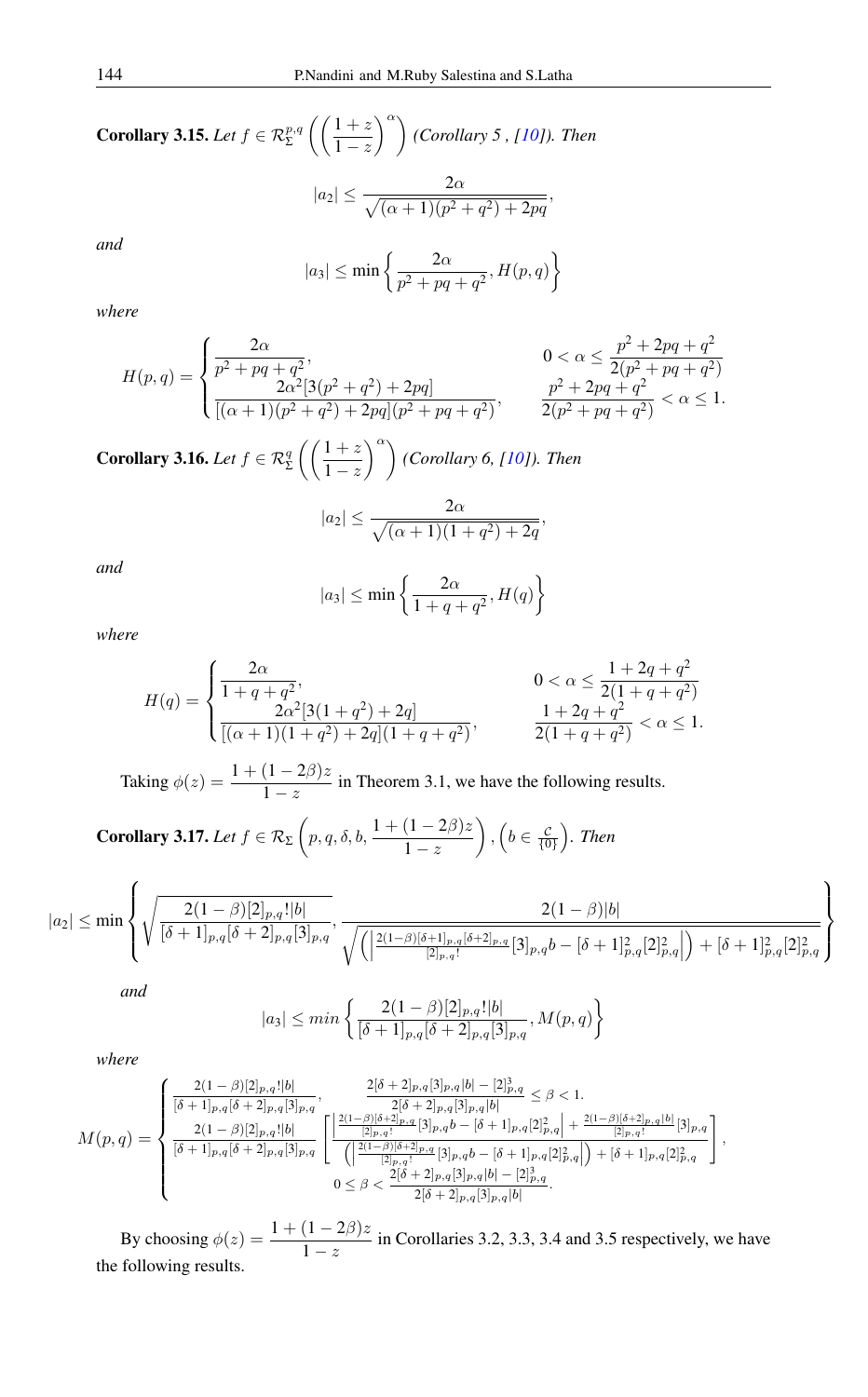Corollary 3.18. Let 
$$
f \in \mathcal{R}_{\Sigma,b}^{p,q} \left( \frac{1 + (1 - 2\beta)z}{1 - z} \right)
$$
,  $\left( b \in \frac{c}{\{0\}} \right)$  (*Corollary 7*, [10]). Then  

$$
|a_2| \le \min \left\{ \sqrt{\frac{2(1 - \beta)|b|}{p^2 + pq + q^2}}, \frac{2(1 - \beta)|b|}{\sqrt{|2(1 - \beta)b[3]_{p,q} - [2]_{p,q}^2| + [2]_{p,q}^2}} \right\}
$$
and  

$$
|a_3| \le \min \left\{ \frac{2(1 - \beta)|b|}{p^2 + pq + q^2}, R(p, q) \right\}
$$

*where*

$$
R(p,q) = \begin{cases} \frac{2(1-\beta)|b|}{p^2+pq+q^2}, & \frac{2(p^2+pq+q^2)|b|-(p^2+2pq+q^2)}{2(p^2+pq+q^2)|b|} \leq \beta < 1\\ \frac{2(1-\beta)|b|[|2(1-\beta)b(p^2+pq+q^2)-(p^2+2pq+q^2)]+2(1-\beta)|b|(p^2+pq+q^2)|}{[|2(1-\beta)b(p^2+pq+q^2)-(p^2+2pq+q^2)]+(p^2+2pq+q^2)](p^2+pq+q^2)}\\ 0 \leq \beta < \frac{2(p^2+pq+q^2)|b|-(p^2+2pq+q^2)}{2(p^2+pq+q^2)|b|}. \end{cases}
$$

**Remark 3.19.** Let  $f \in \mathcal{R}_{\Sigma,b}^q \left( \frac{1 + (1 - 2\beta)z}{1 - z} \right)$  $1-z$  $\Big)$ ,  $\Big(b \in \frac{c}{\{0\}}\Big)$  (Corollary 8, [\[10\]](#page-13-9)). Then

$$
|a_2| \le \min\left\{\sqrt{\frac{2(1-\beta)|b|}{1+q+q^2}}, \frac{2(1-\beta)|b|}{\sqrt{|2(1-\beta)b(1+q+q^2)-(1+2q+q^2)|+1+2q+q^2}}\right\}
$$

and

$$
|a_3| \le \min\left\{\frac{2(1-\beta)|b|}{1+q+q^2}, R(q)\right\}
$$

where

$$
R(q) = \begin{cases} \frac{2(1-\beta)|b|}{1+q+q^2}, & \frac{2(1+q+q^2)|b|-(1+2q+q^2)}{2(1+q+q^2)|b|} \leq \beta < 1\\ \frac{2(1-\beta)|b| \left[|2(1-\beta)b(1+q+q^2)-(1+2q+q^2)\right] + 2(1-\beta)|b| (1+q+q^2) \right]}{\left[|2(1-\beta)b(1+q+q^2)-(1+2q+q^2)\right] + (1+2q+q^2) \right](1+q+q^2)},\\ 0 \leq \beta < \frac{2(1+q+q^2)|b|-(1+2q+q^2)}{2(1+q+q^2)|b|}. \end{cases}
$$

**Corollary 3.20.** *Let*  $f \in \mathcal{R}_{\Sigma}^{p,q}$  $(1 + (1 - 2\beta)z)$  $1-z$ *(Corollary 9, [\[10\]](#page-13-9)). Then*

$$
|a_2| \le \min\left\{\sqrt{\frac{2(1-\beta)}{p^2+pq+q^2}}, \frac{2(1-\beta)}{\sqrt{|(1-2\beta)(p^2+q^2)-2\beta pq|+p^2+2pq+q^2}}\right\}
$$

*and*

$$
|a_3| \le \min \left\{ \frac{2(1-\beta)}{p^2 + pq + q^2}, R(p,q) \right\}
$$

*where*

$$
R(p,q) = \begin{cases} \frac{2(1-\beta)}{p^2 + pq + q^2}, & \frac{(p^2+q^2)}{2(p^2+pq+q^2)} \leq \beta < 1\\ \frac{(3-4\beta)(p^2+q^2)+2(1-2\beta)pq}{(p^2+pq+q^2)^2}, & 0 \leq \beta < \frac{(p^2+q^2)}{2(p^2+pq+q^2)}. \end{cases}
$$

**Remark 3.21.** Let  $f \in \mathcal{R}^q_{\Sigma}$  $(1 + (1 - 2\beta)z)$  $1-z$  $\big($  Corollary 10, [\[10\]](#page-13-9)). Then

$$
|a_2| \le \min\left\{\sqrt{\frac{2(1-\beta)}{1+q+q^2}}, \frac{2(1-\beta)}{\sqrt{|(1-2\beta)(1+q^2)-2\beta q|+1+2q+q^2}}\right\}
$$